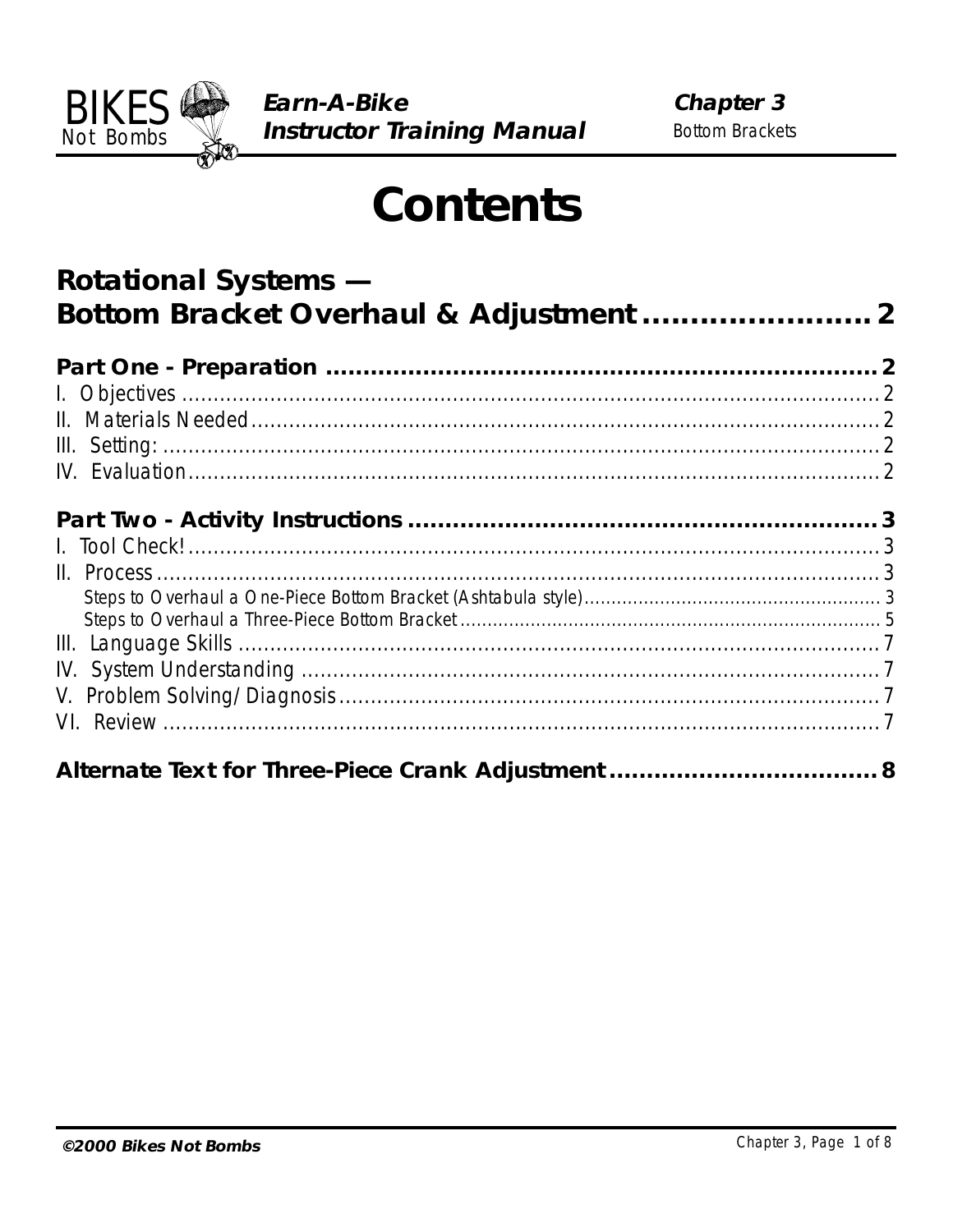## **Rotational Systems — Bottom Bracket Overhaul & Adjustment**

## **Part One - Preparation**

#### **I. Objectives**

<span id="page-1-0"></span>BIKES Not Bombs

- A. Reinforce basic concepts of correct tool use.
- B. Introduce rotational systems and bearing adjustments. Students should be able to describe what a good bearing adjustment is and why.
- C. Reinforce the math concepts of parallel and perpendicular lines. Introduce the physics concepts of force and friction.

#### **II. Materials Needed**

#### **Demonstration Parts**

| (All removed from bike)             | Hook spar                  |
|-------------------------------------|----------------------------|
| One piece crank w/chainring, cups,  | wrench                     |
| and rest of BB set                  | Fixed cup                  |
| BB Spindle & Cottered crank set     | Hammer                     |
| BB Spindle & Cotterless crank set   | $12"$ Adj. V               |
| BB cup set w/ bearings in retainer, | Pedal Wre                  |
| on a spindle                        | <b>Bottom Br</b>           |
| Pitted cups, spindle, bearings      | Pin Tool                   |
|                                     | $\Gamma$ let $\Gamma$ nd D |

#### **Tools**

ner/Lockring remover Vrench  $nch$ racket/Headset Press Flat End Punch

#### **Other Materials**

Grease Penetrating Oil Rags Rubber Gloves Locktite

**III. Setting:** Workshop, with tool benches, bike repair stand and bike storage.

#### **IV. Evaluation**

- A. Teacher Observation During Work Session
- B. Oral Review at end of work session.
	- 1) **Language**: How many of the parts and specialty tools can students identify? Passively? Actively?
	- 2) **Systems:** Can the student say what components are part of the system on which they worked? How do the components function as a whole?
	- 3) **Process:** How many of the steps of the process can students name? Can they get the steps in the correct order?
- C. Written Evaluation How well can student narrate what she did that day on her time sheet?
- D. Test Make copies of the diagram below and have students fill in the names of the parts.



**©2000 Bikes Not Bombs** Chapter 3, Page 2 of 8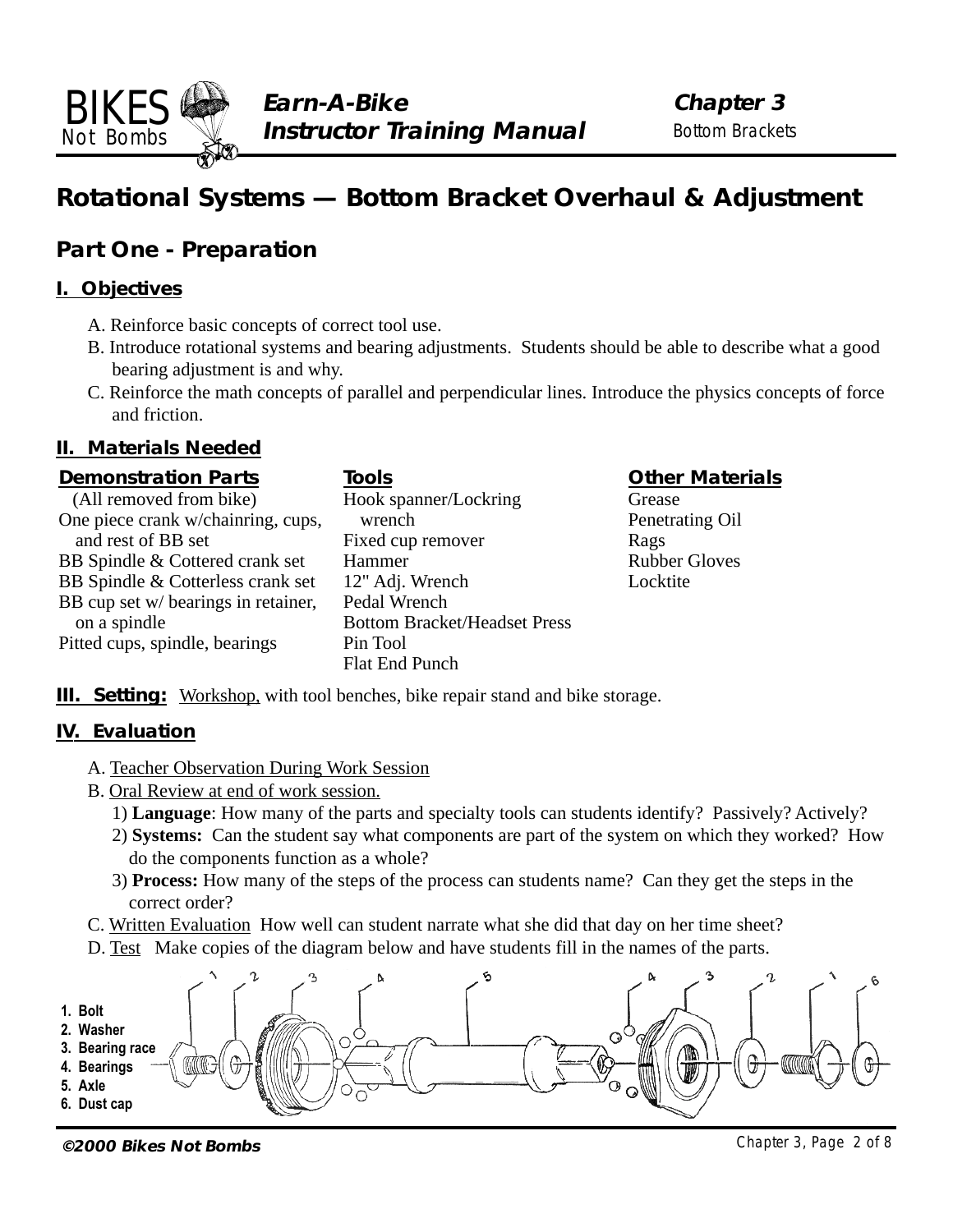<span id="page-2-0"></span>

## **Part Two - Activity Instructions**

**I. Tool Check!** Instructors enter tool area with students and confirm as a group that all tools are present.

#### **II. Process**

- **A. Goal** The main purposes of each of the bike's rotational systems are: 1) to allow rotation (turning) without a lot of friction and with no side to side play, and, 2) to bear weight. A well done bottom bracket job also makes sure that:
	- your bike has nothing in the bottom bracket/crank system that is about to break (crank arm or pedal about to fall off, etc.)
	- the BB set isn't going to go out of adjustment again soon (due to cup/cone not being locked in place, or due to pressed-in cups collapsing inwards in a one piece crank set)
- **B. Steps to Overhaul a One-Piece Bottom Bracket (Ashtabula style)** Go over the name of each step, as a list. Then describe each step to the students and have them each carry out that step on their bike before you move the group onto the next step.
	- **1. Evaluate Condition** of existing parts before disassembling. Check the adjustment. Does everything fit together well? How is the chain line? Are the chainrings, pedals or the crank arms bent? Make an initial decision about what to replace.



#### **2. Disassemble**

- a) Remove the Left Pedal (unscrews clockwise! it's a "left-hand thread")
- b) Unlock the lock nut from the cone on the Left side (the adjustable side) this is also a "left-hand thread," unscrew both all the way, taking them off the crank arm, along with whatever washer is on that side.
- c) Stack Up All Parts in the order in which you take them off!
- d) Pull out the Left Bearing Retainer
- e) Pull out the Crank Arm and the right bearing retainer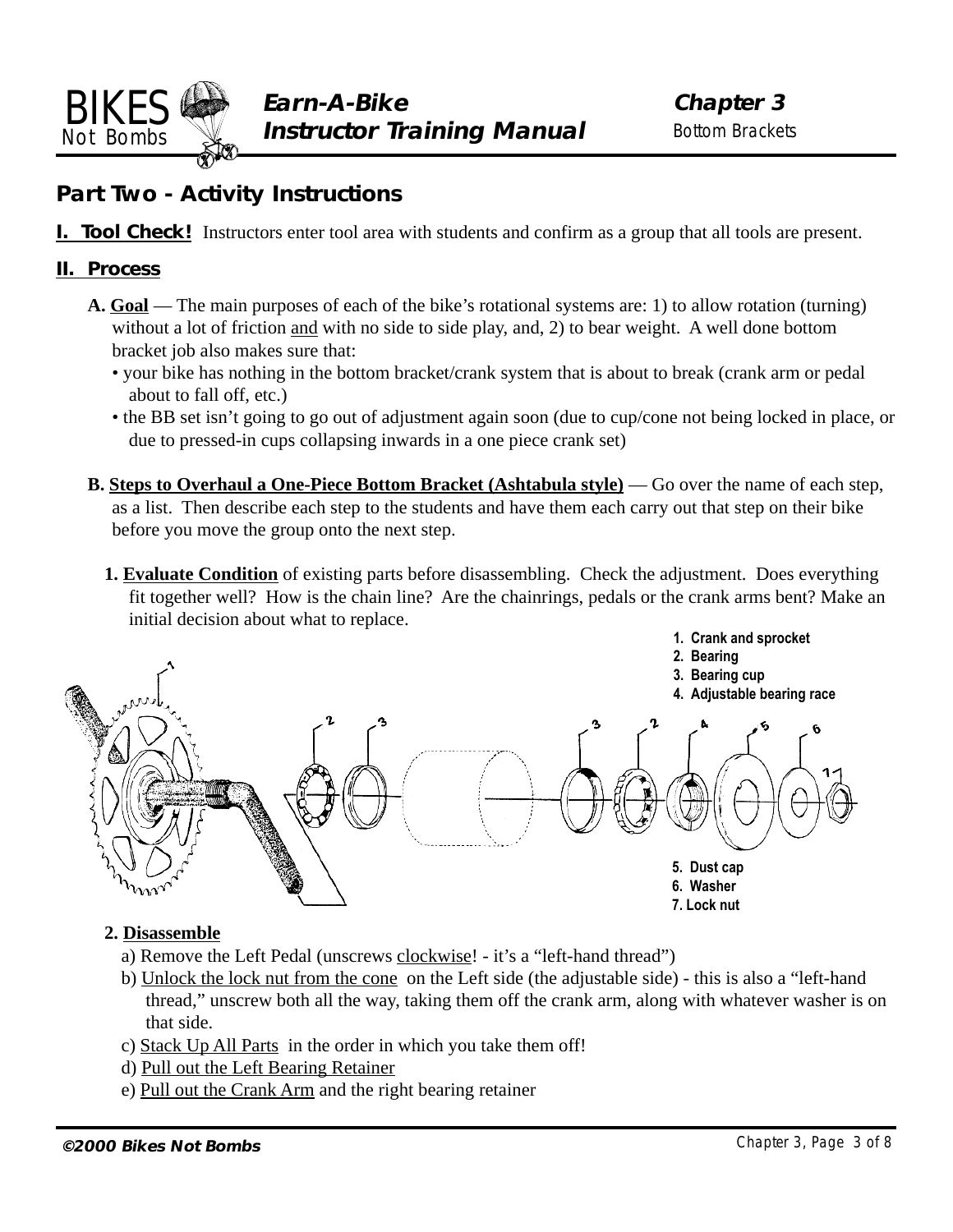#### **B. Steps to Overhaul a One-Piece Bottom Bracket** - continued

- **3. Clean and Inspect** all the bearing surfaces and threads, looking for pits or scratches on the cones, bearings or cups. Remove cups if they are loose or look like they may be getting pushed inwards, or if they need to be replaced.
- **4. Replace Parts** as necessary (and possible! if you don't have a replacement for a pitted cone or cup, go ahead and reassemble with lots of new clean grease. You'll get a better bearing adjustment than you started out with, though not perfect). If the cups are starting to collapse inwards (compare profile to a new cup), you have to replace them.
- **5. Reassemble** this is just disassembly in reverse.
	- a) Reinstall cups if you removed them, using press or a hammer on the flat handle of a headset wrench placed across cup.
	- b) Grease the cups putting a good thick layer in the back of each.
	- c) Slide Right Bearing Retainer onto Crank Arm, up against Right Cone Check which side of the retainer faces cone!
	- d) Slide crank arm back through BB
	- e) Reinstall Left bearing retainer, adjustable cone, washer and locknut finger tight.
	- f) Reinstall the Left Pedal (screws in counterclockwise). Ready to adjust!
- **6. Adjust the bearings.**
	- a) Find Out How Good an Adjustment You Can Get With fingers or tools, screw the adjustable cone in and out on the crank until you find a spot where the bearing adjustment is both not too loose and not too tight (how do you check?)
	- b) Get the Adjustable Cone Locked in the Correct Position
		- starting at the "best adjustment position" you found for the cone in the previous step, carefully loosen the cone (turning it clockwise!) 45° (7 minutes, thinking of a clock)
		- hold the cone in place, not letting it or the crank arm rotate (what tool do you need?), and tighten down the lock nut against the cone. Test the adjustment for play and grinding.
		- If it's too loose, hold the cone completely still while you unscrew the lock nut. Screw in the cone just 5° (1 minute) counterclockwise. Hold it completely still while you tighten the lock nut down against it again. Test the adjustment. If it's still too loose, repeat this step. If it's too tight, hold the cone still, loosen the lock nut and carefully unscrew the cone 1/2 of the distance you just tightened it (about 2 1/2° or 1/2 minute). Tighten down the lock nut while holding the cone still and check the adjustment again.
		- If it's too tight, hold the cone completely still while you unscrew the lock nut. Unscrew the cone just 5° (1 minute) clockwise. Hold it completely still while you tighten the lock nut down against it again. Test the adjustment. If it's still too tight, repeat this step. If it's too loose, hold the cone still, loosen the lock nut and carefully screw in the cone (counterclockwise) 1/2 of the distance you just loosened it (about  $2 \frac{1}{2}$ ° or  $\frac{1}{2}$  minute). Tighten down the lock nut while holding the cone still and check the adjustment again.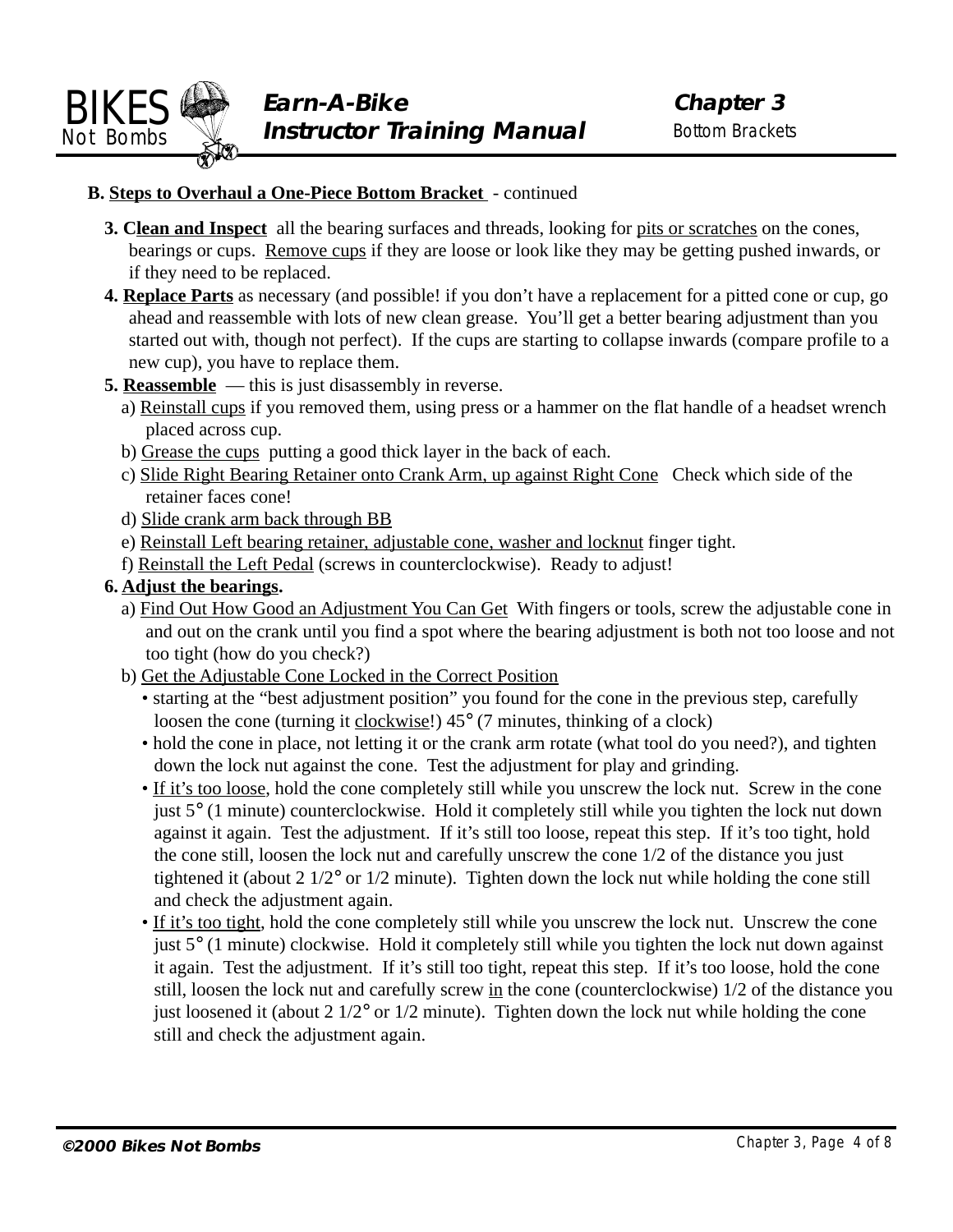<span id="page-4-0"></span>

#### **6. Adjust the bearings.** (continued)

• The most important ideas here are:

 $\Diamond$  Don't loose your point of reference by letting the cone move as you loosen back up the lock nut, because you'll have to start all over again.

 $\Diamond$  Tiny rotations of the cone make a big difference in the pressure on the bearings. How far are you moving the cone along the axle if you turn it, say, 1/4 turn (90° or 15 minutes)? Hint: How many threads per inch (tpi) are there on the crank?

**C. Steps to Overhaul a Three-Piece Bottom Bracket** — Go over the name of each step, as a list. Then describe each step to the students and have them each carry out that step on their bike before you move the group onto the next step.



- Cottered: always squirt penetrating oil down the cotter pin and remove the nut before you attempt to press the pin out.
- b) Test the adjustment again with the crank arms off. Notice how the reduced leverage makes the bearings feel tighter and how it is easier to feel roughness.
- c) Unlock the lock ring from the adjustable cup on the Left side, unscrew the adj. cup, taking it out of the BB shell, along with the bearings inside it (they may be loose or in a retainer).
- d) Pull out the Spindle and the Bearings from the fixed cup. If one end of the spindle is longer than the other, notice which side it was facing.
- e) Stack up All Parts in the order in which you take them off!
- **3. Clean and Inspect** all the bearing surfaces and threads, looking for pits or scratches on the cones, bearings or cups. Inspect the fixed cup with a flashlight and a ball point pen. Remove it only if it will be replaced.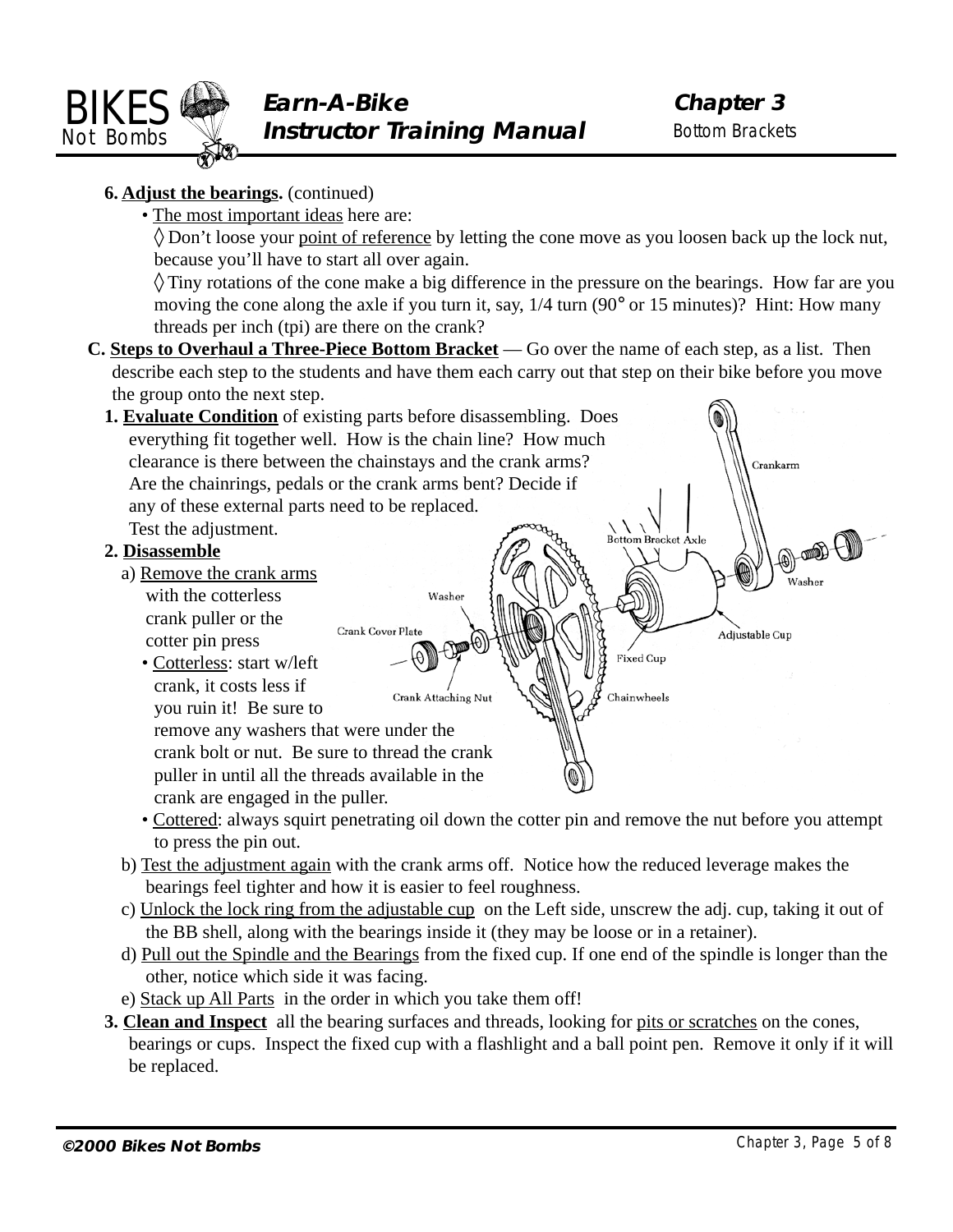#### **C. Steps to Overhaul a Three-Piece Bottom Bracket (continued)**

- **4. Replace Parts** as necessary (and possible! if you don't have a replacement for a pitted spindle or cup, go ahead and reassemble with lots of new clean grease — you'll get a better bearing adjustment than you started out with, though not perfect).
- **5. Reassemble** this is just disassembly in reverse.
	- a) Make sure the Fixed Cup is Tight, using the fixed cup remover if necessary.
	- b) Grease the cups putting a good thick layer inside each.
	- c) Stick the Bearings back in the Cups
		- For bearings in retainers, check which side faces cup!
		- If bearings are loose, there should be 11 of them (1/4" balls)

#### **C. Steps to Overhaul a Three-Piece Bottom Bracket** - continued

- d) Stick in the Spindle, making sure that if one end is longer, it faces in the right direction.
- e) Reinstall Adjustable Cup, and Lockring. Ready to adjust!
- **6. Adjust the bearings.**
	- a) Find Out How Good an Adjustment You Can Get
		- Reinstall the right crank so that you can use it as a lever when you check the adjustment. Secure it well.
		- With fingers or tools, move cup in and out until you find a spot where the adjustment is both not too loose and not too tight (how do you check?)
	- b) Get the Adjustable Cup Locked in the Correct Position
		- This process is the same as for a one piece crank, with <u>one exception</u>: the action of tightening the lockring against the frame forces the cup out rather than further in. Therefore the bearing adjustment gets looser as you lock down the lockring.

• So, starting at the "best adjustment position" you found in the previous step, carefully tighten the cup (turning it clockwise) 20° (about 3 minutes, thinking of a clock). Then hold the cup still while tightening down the lockring.

• Check the adjustment... if too loose or too tight, proceed as with the one-piece crank.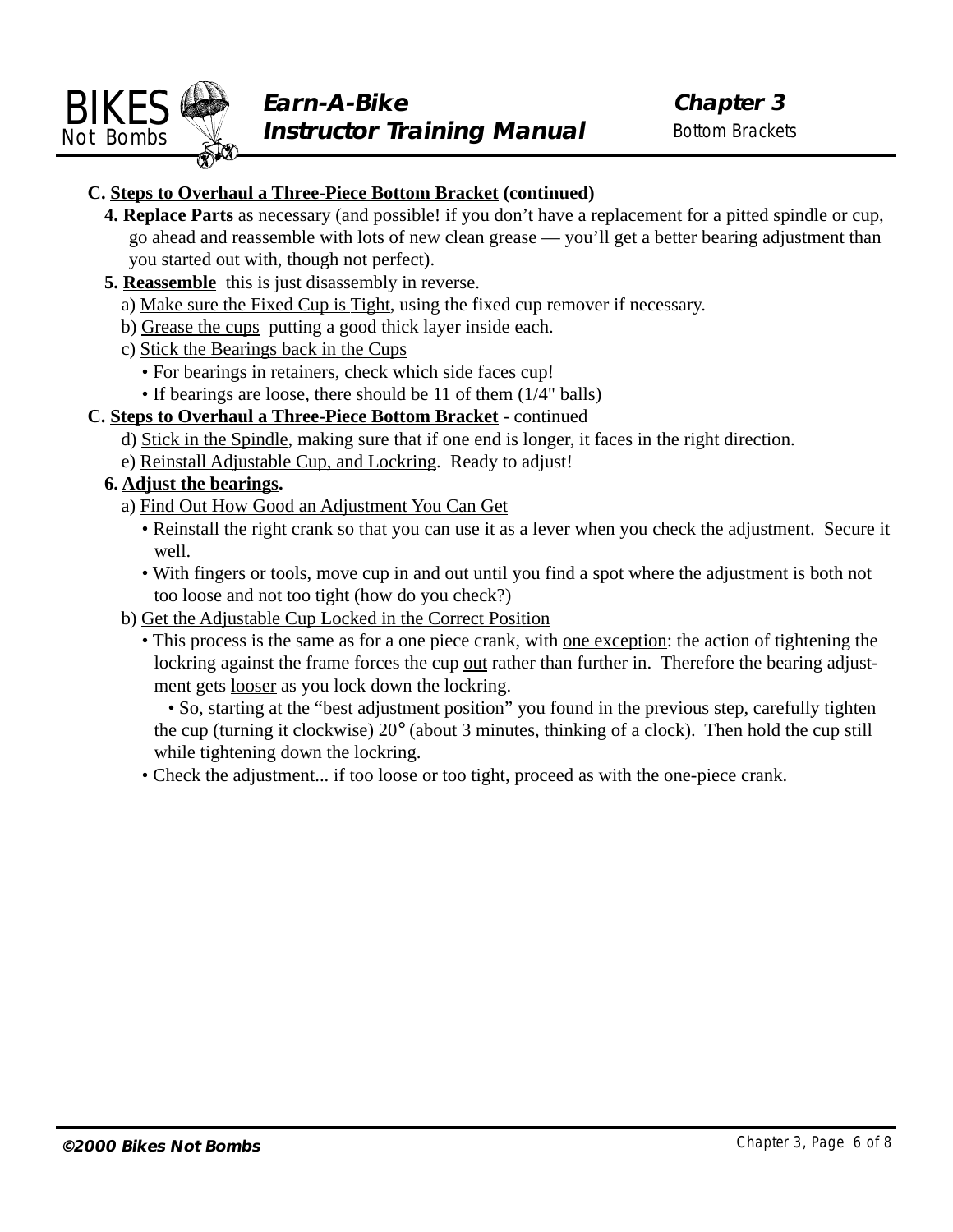<span id="page-6-0"></span>

#### **III. Language Skills**

Over the course of the lesson we should introduce all of these terms. At the end of the session it is often helpful to get each student to touch each of these parts on his/her bike & say the name.

#### **Crank Set**

Crank Arm, L & R Chainrings & Spider Crank Nuts/Bolts Cotter Pins Cottered/Cotterless Pedals Bottom Bracket Shell (frame part)

#### **Specialty Tools**

Fixed Cup Remover Pin Tool Lockring wrench BB/Headset Cup Press Pedal Wrench

#### **Bottom Bracket Set**

(Three Piece Crank Set) Fixed Cup Adjustable Cup Lockring Spindle Ball Bearings Dust Seal

#### **Other Materials**

**Grease** Rags Penetrating Oil

#### **Common Tools**

Hammer Flat End Punch 12" Adj. Wrench

#### **Bottom Bracket Set**

(One Piece Crank Set) Fixed & Adj. Cones Lockwasher Locknut Spacer Ball Bearings Bearing Retainers Cups (pressed in)

#### **Math Words**

Diameter Length tpi- threads per inch millimeters (mm) Clockwise Counter Clockwise Perpendicular (90°) Parallel

**Note**: The Bottom Bracket Set and the Crank Set are both part of the larger system called the Drive Train. Another part of the drive chain that you'll probably deal with in this lesson is the chain. Other words: Left-Hand Threads, Right-Hand Threads.

**IV. System Understanding** Try different ways of phrasing this question.

What components are part of the Bottom Bracket system? How do they interact/affect each other/work together? How do they function as a whole?

What is the bigger system the Bottom Bracket is a part of (the Drive Train)?

#### **V. Problem Solving/Diagnosis**

- **A**. On a three piece crank, what are three possible causes of play felt when you try to rock the crank arm from side to side? How could you figure out which is the actual cause?
- **B**. If you adjust a one-piece crank perfectly, making sure to secure the lock nut well on the adjustable side, and then the adjustment is loose again after only a little riding, what are some possible causes? How could you figure out which is the actual cause?
- **C**. What other problem solving did we do?

#### **VI. Review**

#### **VII. Clean Up**

**VIII. Tool Check!** Leave tool area as a group after confirming that all tools are present.